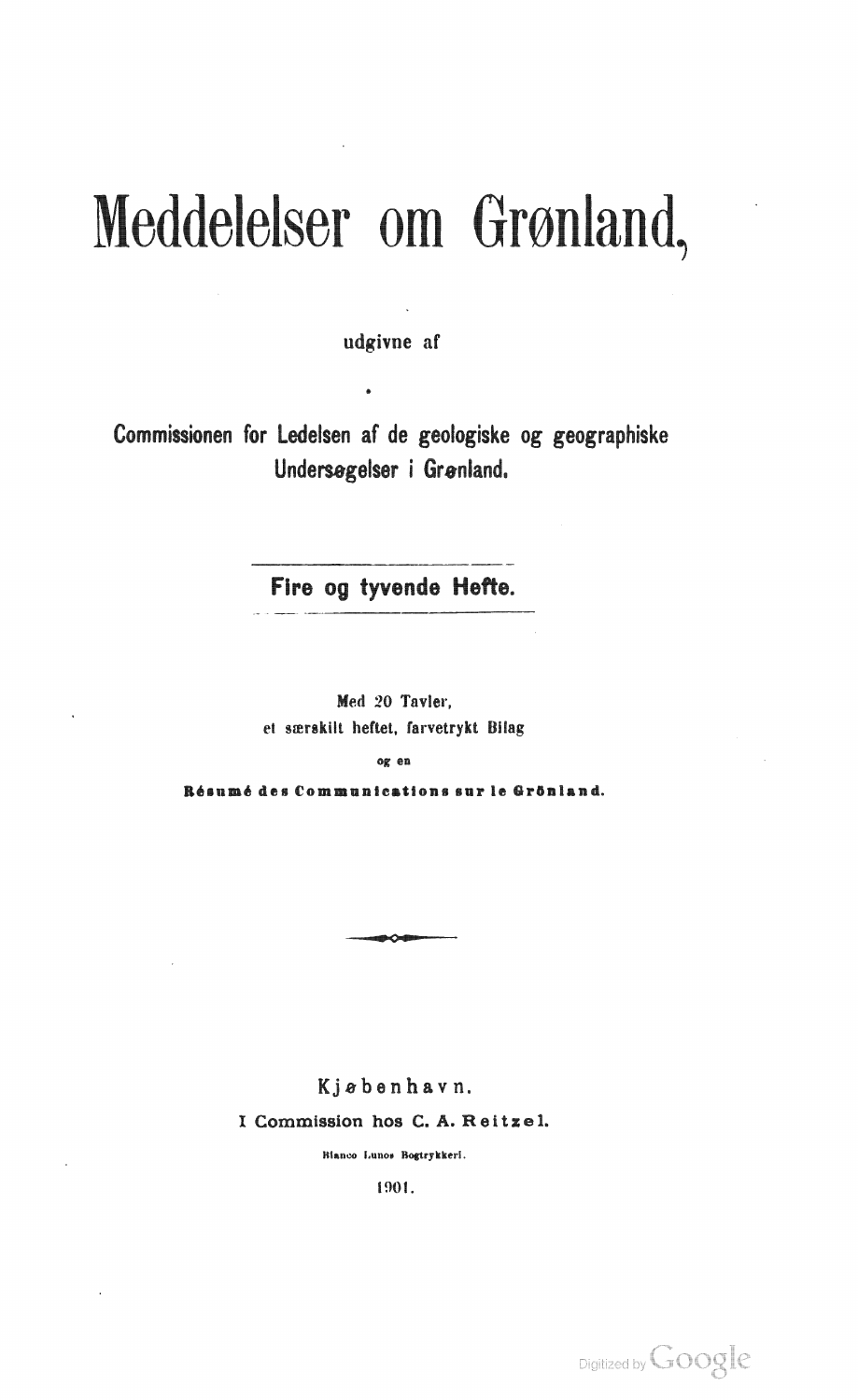substance has been deposited upon the original feldspar crystals and in parallel orientation with reference to them. The zinnwaldite also proves to be later than the elpidite. On the other hand, parisite, cordylite, ancylite and vitriumapatite are all of later origin than the zinnwaldite.

## 26. Tainiolite.

The investigation of this mineral has been attended with considerable difficulty, and the results obtained are such that the mineral cannot be said to be fully determined. This is especially the case as regards its chemical composition, because for want of a sufficient quantity of pure material a complete analysis could not be made. The material was also not altogether suitable for crystallographic examination, and for the results obtained no high degree of accuracy can be claimed.

Already when I observed tbis mineral on Narsarsuk for the first time, I clearly saw that it must be a mica, though the crystals had a habit that had not before been observed in any species of mica. This view was confirmed by the angular measurements which I made afterwards; though they could not be made with great accuracy, yet they showed that all of the forms present corresponded to known forms on other minerals ot' tbe mica group. And when at last the blowpipe examination of the mineral proved that it contained a considerable amount of lithia, there seemed to be sufficient reason for considering it as a variety of polylithionite<sup>1</sup>). Only after prolonged and laborious efforts could a small amount of pure material be obtained, on which an analysis was undertaken. Though this analysis could not be made complete, it fully showed that the

<sup>&</sup>lt;sup>1</sup>) Figs. 9 and 10 on Plate III are there denoted as  $\cdot$  polylithionite $\cdot$ , which should be altered to «tainiolite».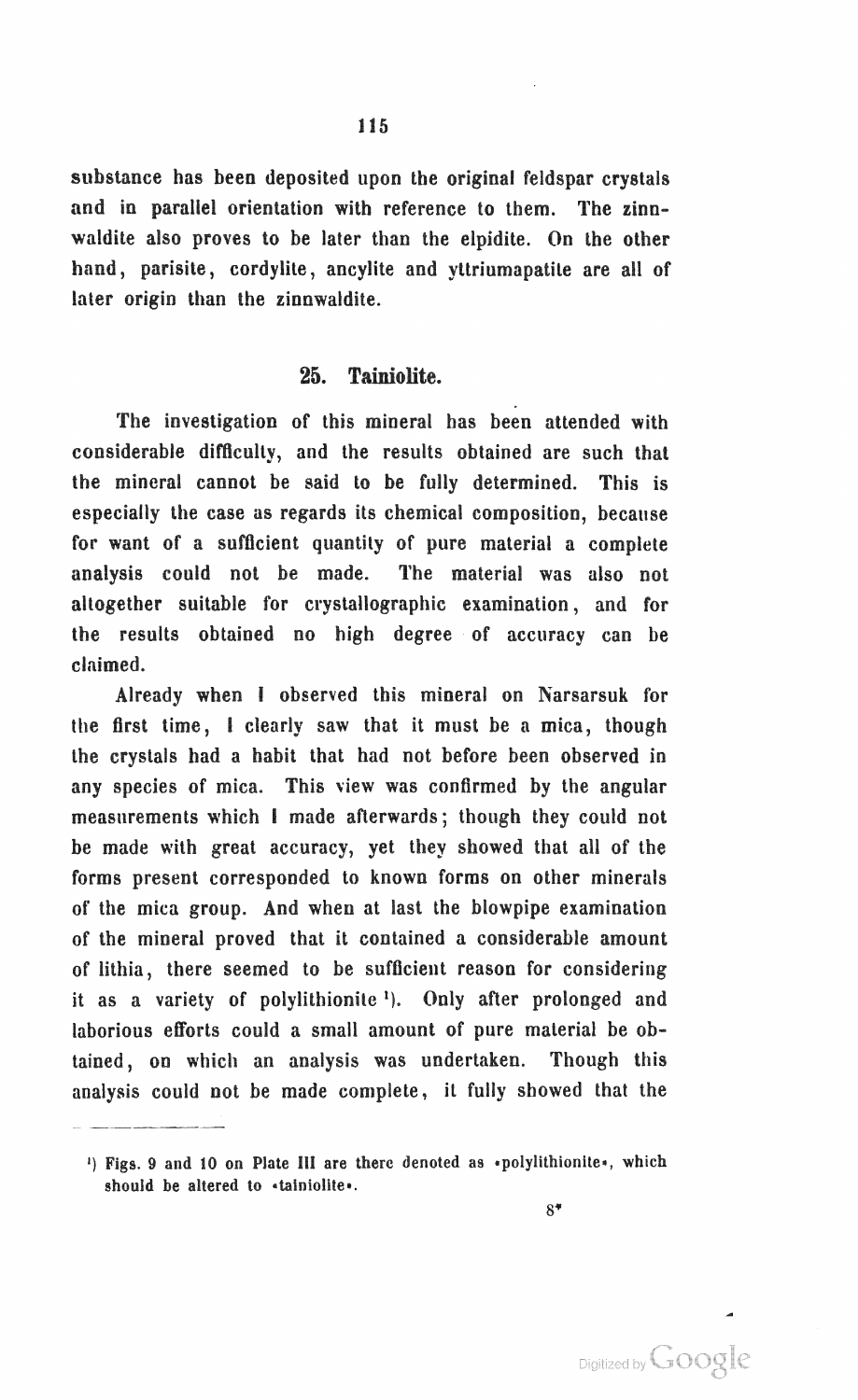mineral is not identical with anyone of the species of mica hitherto known, but that it must be regarded as a new member of the mica group.

The name of tainiolite that I have given the mineral is derived from the Greek words  $\tau a \nu / a$ , a band or strip, and  $\lambda \ell \vartheta o \varsigma$ . a stone, because the crystals always have the form of bands or strips.

Tainiolite has been found only as crystals, and the crystal individuais are, without exception, very small. The largest individuals observed measure  $5^{mm}$  in length by  $1^{mm}$  in breadth, and the thickness is generally extremely slight, even to such a degree that they bend when one blows on them.

Like the other micas, tainiolite belongs to the  $m \cdot o$ clinic crystal system. As already stated, the crystals do not allow of any accurate angular measurements. It is not, therefore, worth while calculating axial ratios for the mineral from the measurements obtained. Such ratios would at all events differ but slightly, if at all, from the axial ratios given for the biotite on page 111, viz.

$$
a:b:c = 0,57735:1:3,27432. \quad \beta = 90^{\circ}.
$$

These axial ratios may then, for the present, be regarded as applicable also to tainiolite. Referred to these axial ratios, the forms observed on this mineral have the following symbols  $(Fig. 9, Plate III)$ :

> $c = \{001\}, b = \{010\}, e = \{023\},$  $\vartheta = \{027\}, \mu = \{\bar{1}11\}.$

These forms have been determined from the following angular values:

|  |                              | Measured                         | Calculated       |
|--|------------------------------|----------------------------------|------------------|
|  | $(010) : (001) = 90^{\circ}$ |                                  | $90^\circ$       |
|  |                              | $(023) : (001) = 65^{\circ} 9'$  | $65^{\circ}$ 23' |
|  |                              | $(023) : (010) = 24^{\circ} 44'$ | $24^{\circ}37'$  |

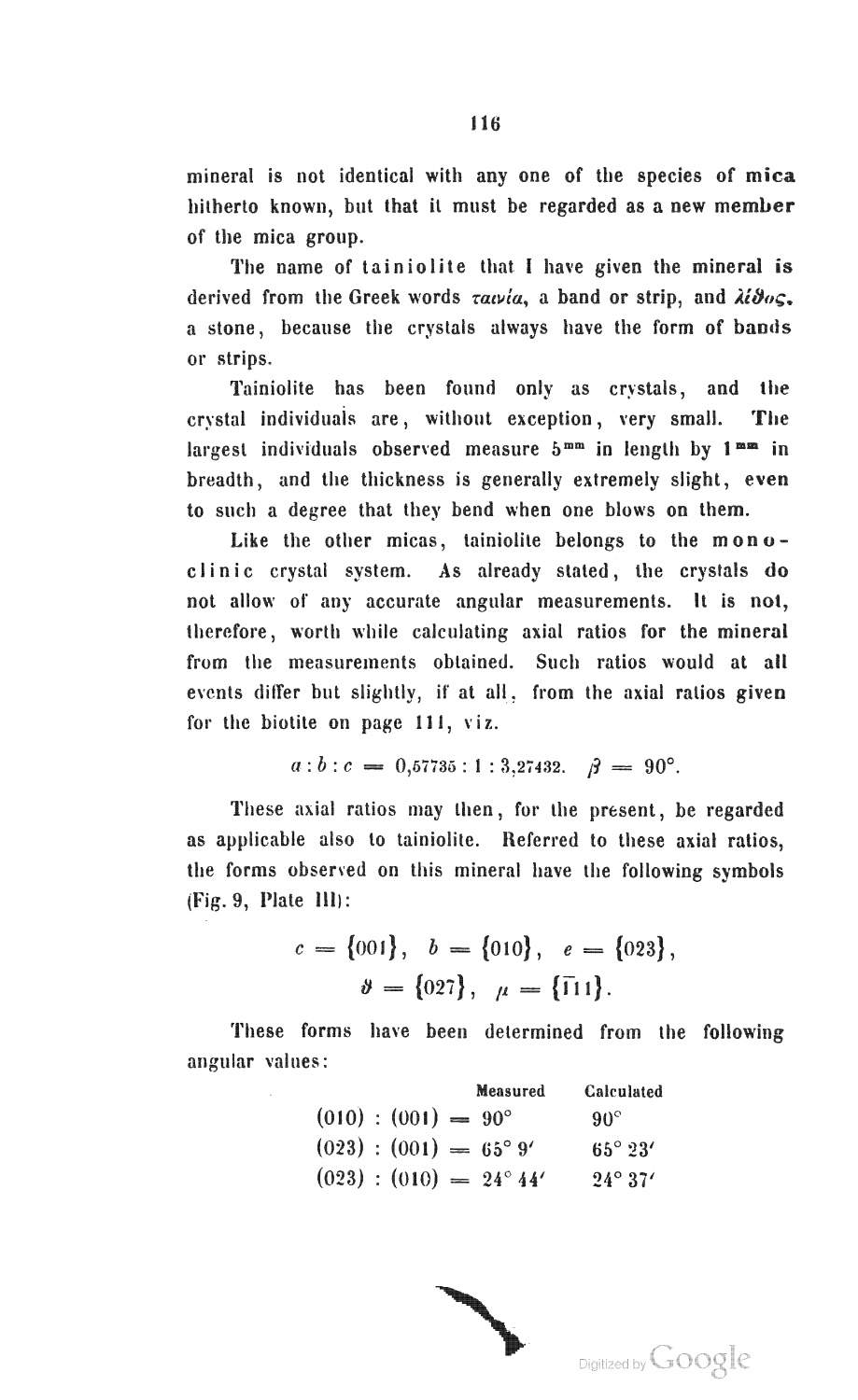|  |                                                   | Measured | <b>Calculated</b> |  |
|--|---------------------------------------------------|----------|-------------------|--|
|  | $(027) : (001) = 43^{\circ} 33'$                  |          | $43^\circ 6'$     |  |
|  | $(\overline{1}11):(001) = 81^{\circ} 28'$         |          | $81^{\circ} 19'$  |  |
|  | $(\overline{1}11):(010) = 60^{\circ}27'$          |          | $60^{\circ} 23'$  |  |
|  | $(\overline{1}11)$ : $(\overline{11}1)$ = 60° 15' |          | $59^{\circ} 14'$  |  |

The tainiolite crystals form elongated bands or strips, attached by one end. The longitudinal direction of these crystals is parallel to the crystallographic *a* - axis. In the longitudinal zone they are generally bounded only by the faces of the third and the second pinacoids. They are flattened parallel to the former form, and owing to the thinness of the individuals it is in most cases impossible to determine the faces of the second pinacoid. Only as rare exceptions one meets with crystals thick enough to allow of the determination of these faces. However, individuals have been found with a thickness even equal to their breadth. Such individuals show not only the second pinacoid distinctly developed, but also the forms  $e$ and  $\vartheta$  (the prisms of the first order).

The unattached end of the crystal bands generally is indistinctly or irregularly bounded. The thin individuals are either split up at the end into a number of points or irregularly rounded. Also the thicker individuals show in general an indeterminable rounding of their unattached end. Only on a few crystals a couple of terminal faces could be determined as belonging to the form  $\mu$ .

Fig. 9, Plate III represents a combination of the determinable forms (with the exception of  $\hat{\theta}$ ) as occur on crystals of tolerable thickness. On the thin crystals the faces of the third pinacoid are always smooth and brilliant. On the thicker individuals these faces generally are striated longitudinally, which striation is due to an alternation of the principal face  $c$  and the contiguous forms  $\vartheta$  or  $e$ . The faces of all the other forms are strongly striated parallel to the direction of micaceous cleavage in the mineral.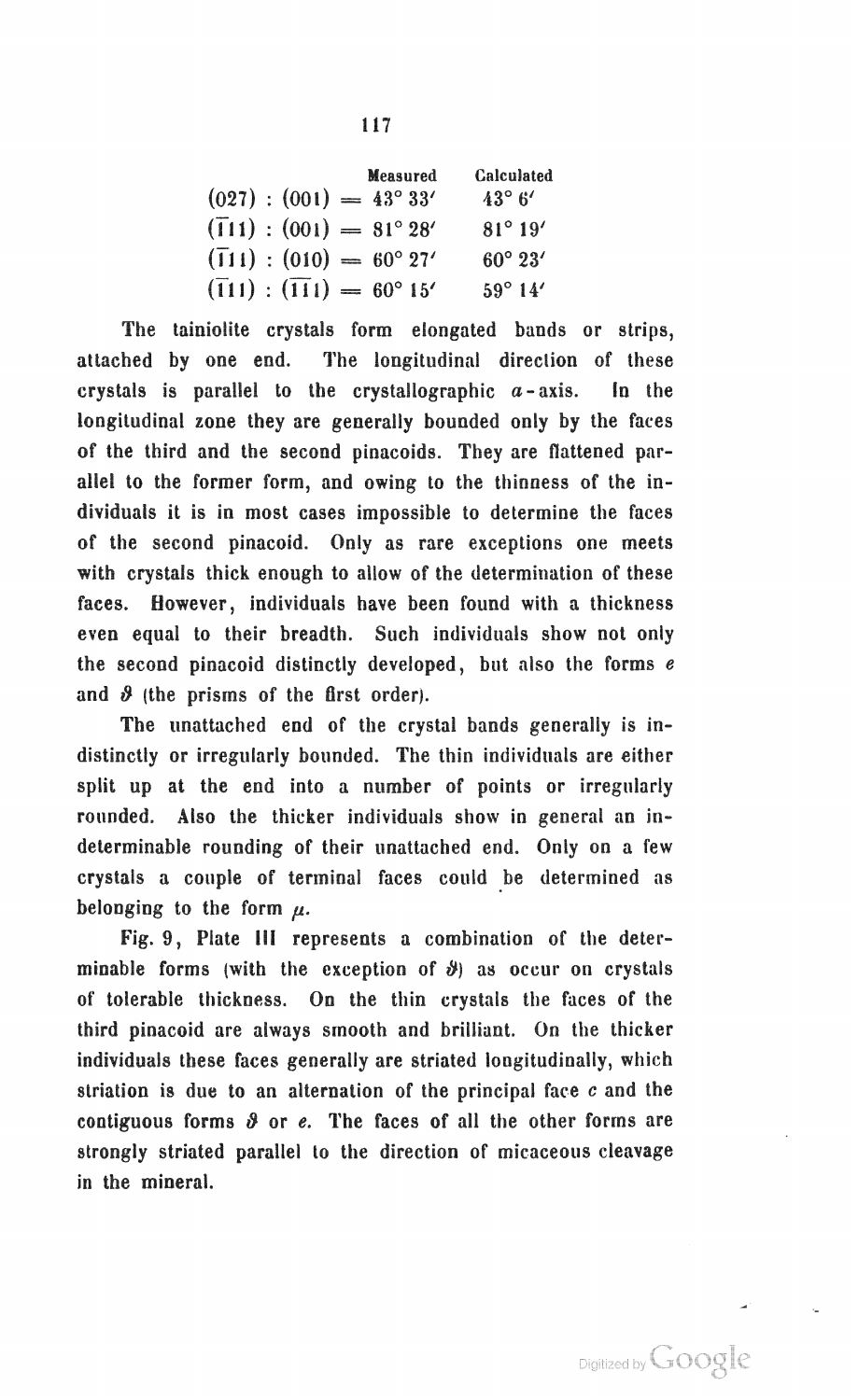Twinning is extremely rare among the tainiolite crystals; only a single twin crystal has been found. It is a contact twin, represented by Fig. 10, Plate III. One of the individuals crosses the other at an angle of 60°; their composition face is the third pinacoid. It looks as if one of the individuals were lying loose on the other. This form of twinning is exactly the same as that occurring with epididymite.

The mineral is colourless and usually pefectly clear. The thicker individuals, however, show a distinct tinge of blue. Lamellae parallel to the third pinacoid show in parallel polarized light total extinction parallel to the second pinacoid, with which also the plane of the optic axes is parallel. The acute bisectrix emerges in front of the  $c$ -axis, making an angle of about  $5^\circ$ with it. The apparent angle between the optic axes is perceptibly smaller than with polylithionite. With the aid of the micrometer ocular and Schwartzmann's scale the angle *2E*  was found to be about  $50^\circ$ . The double refraction is negative and not very strong.

The hardness of tainiolite could not be determined with accuracy. There is, however, no reason for assuming it to differ essentially from the hardness of other species of mica, *i. e.*   $2,5$   $-3$ . The cleavage of the mineral is as eminently perfect as in muscovite. If the strips are gently bent to a slight extent, they will resume their original position. The limit of elasticity may, however, easily be exceeded, for when bent with some force the individuals will remain curved.

By weighing in benzole the specific gravity of the mineral has been found to be 2,86 (at a temperature of 16° C., Mauzelius).

Before the blowpipe in the forceps the mineral fuses easily to a colourless blebby glass colouring the flame intensely red. It is completely, but somewhat slowly decomposed by hydrochloric acid.

As already mentioned, it has been troublesome to pro-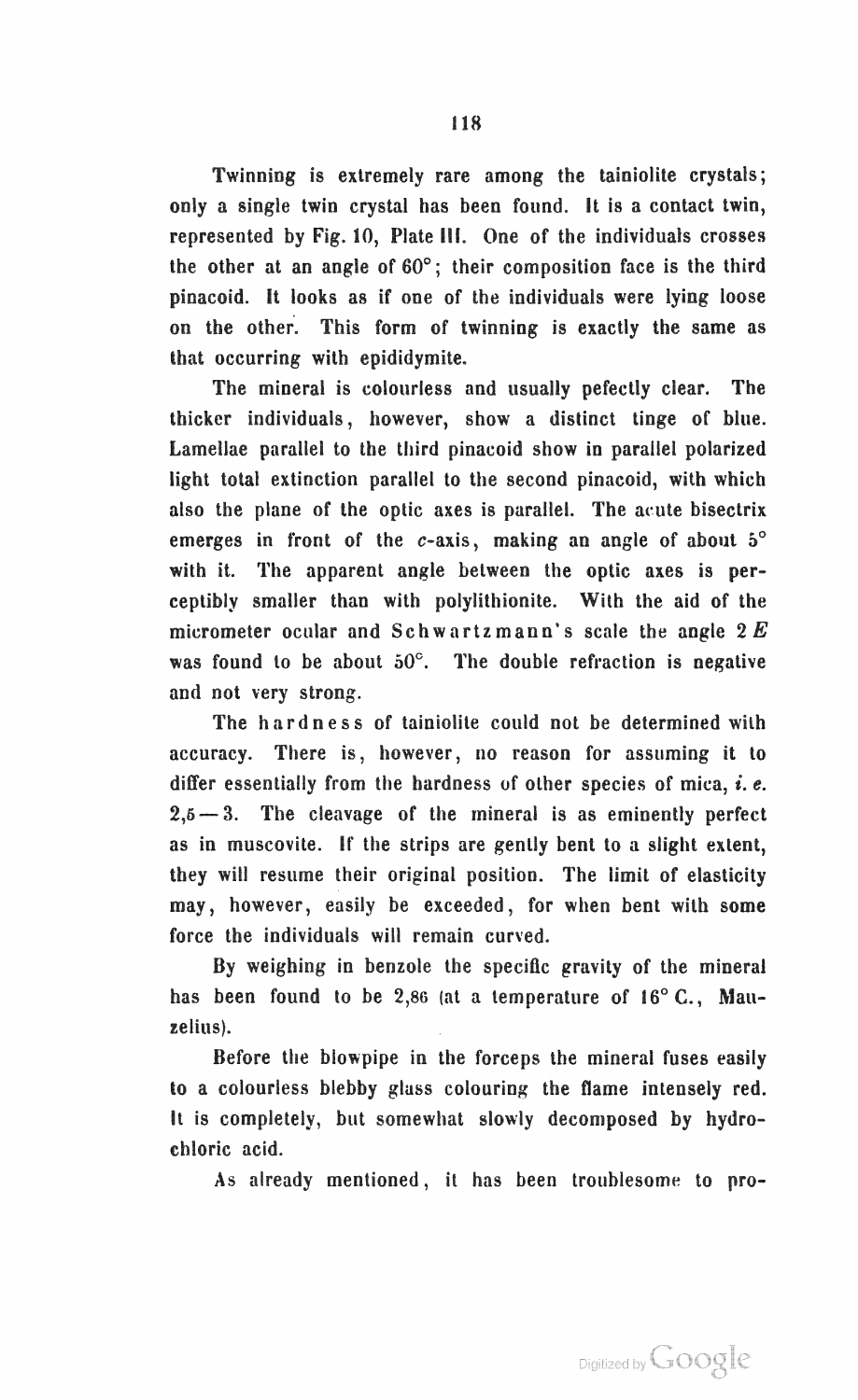cure the material for a chemical analysis. As the difficulty offered in this respect was already seen when the mineral was discovered at the locality, a comparatively large number of specimens on which the mineral occurred were collected. From these the diminutive crystal strips have been detached and examined. Many of the individuals proved to be so intimately associated with minute scales of graphite, feldspar splinters etc., that they could not be used, but had to be rejected. The whole quantity of pure material which could thus be obtained, amounted after having been dried at 110° C., only to 0,0970 gr. On this small quantity the analysis has been performed by Mauzelius with the following result.

|                  |          | Molecular ratios       |      |  |  |
|------------------|----------|------------------------|------|--|--|
| SiO <sub>9</sub> | 52,2     | 0,864                  | 3,07 |  |  |
| $Al_2O_3$        | 2,7      | 0,072                  |      |  |  |
| Fe O             | $_{0,6}$ | 0,008<br>0,559         | 2,00 |  |  |
| $Mq$ $O$         | 19,1     | 0,473                  |      |  |  |
| $K2$ O           | 11,5     | 0,122                  |      |  |  |
| $Na_{2}$ O       | 1,8      | 0,029<br>0,264         | 0,94 |  |  |
| Li, 0            | 3,8      | 0,113                  |      |  |  |
| Loss             | 8,7      | $0,483$ <sup>*</sup> ) | 1,72 |  |  |
|                  | 100      |                        |      |  |  |

") Calculated as  $H<sub>2</sub> O$ .

On the assumption that the loss in the analysis is water, the chemical formula of the mineral would consequently be

$$
3 Si O2 \cdot 2 Mg O \cdot (K_2, Na_2, Li_2) O \cdot 2 H_2 O
$$
  
or 
$$
(Mg O H)2 (K, Na, Li) Si3 O8 + H2 O.
$$

The loss in the analysis can hardly be anything but water or fluorine, most probably both. As, however, hydroxyl and fluorine often play the same part in minerals, replacing each other isomorphously, and as, moreover, these two substances have nearly the same molecular weight, it is of but little im-

Digitized by Google